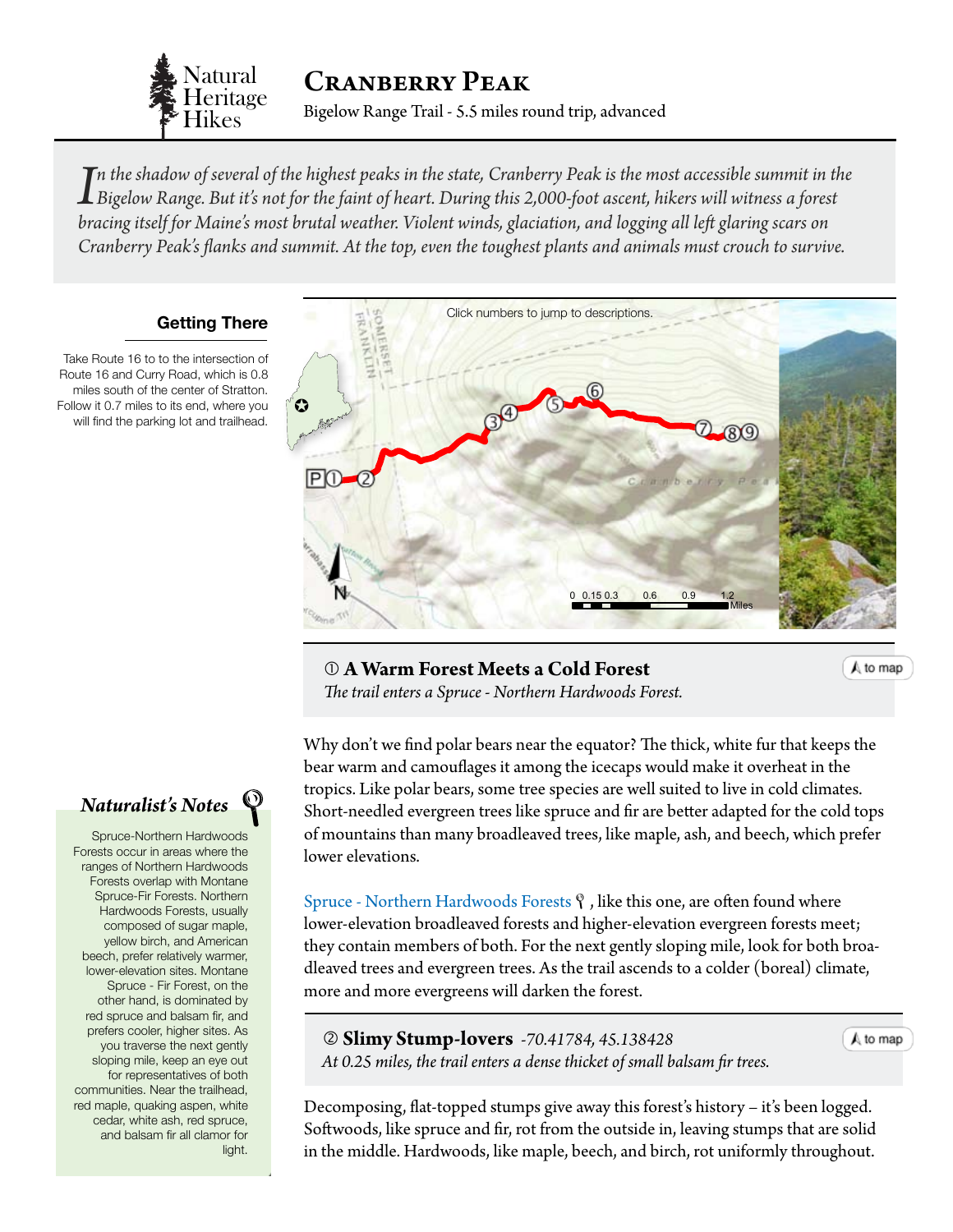

Northern red back salamander Photo by Jon Carver



Blue-bead lily



**Bunchberry** 



Painted trillium

Examine the stumps. Can you guess if they were hardwood or softwood?

While stumps and rotting logs may be unappealing to the human eye, they are prime real estate to the most abundant land-dwelling [vertebrate](#page-4-0) in New England, the northern red back salamander. This [amphibian](#page-4-0) uses holes in rotting wood for breeding. It dangles up to14 slimy eggs in grape-like clusters from the ceiling of a special cavity, where they are guarded by one or both parents until they hatch.

Look for salamanders along this stretch of trail. If you lift a rock or log to look under it, please replace it with care, being careful not to crush anything that lives beneath it. Avoid handling the salamanders; their wet skin is extremely sensitive to sunblock and bug repellent.

*At the Appalachian Trail registry box (1.1 miles), the trail steepens. Continue uphill*.

 **Putting the "Ever" in Evergreen** *-70.405204, 45.14232 At 1.25 miles, the forest turns evergreen.*

Half way up this steep, rocky slope, the [canopy](#page-4-0) darkens. You've graduated from the warmer Spruce - Northern Hardwoods Forest into a colder Montane Spruce - Fir Forest. Beneath the [red spruce](http://dendro.cnre.vt.edu/dendrology/syllabus/factsheet.cfm?ID=137) and [balsam fir,](http://dendro.cnre.vt.edu/dendrology/syllabus/factsheet.cfm?ID=119) look for blue-bead lily, bunchberry, and painted trillium.

A secret to the evergreen's success in cold climates it its needles, which most people don't realize slowly but constantly fall from the tree. On a balsam fir, each needle remains on the tree for about four years before it is replaced. Every time a tree loses a needle, it forfeits the nutrients that are stored in that needle. In cold climates, dead organic material on the forest floor decays slowly and nutrients take a long time to reach the roots of the trees, so the evergreen trees in these climates retain their needles to minimize nutrient loss.

 **The British are Coming** *-70.400272, 45.142975 At 1.6 miles, there's a sign for Arnold's Well in a rocky clearing.*

 $A$  to map

A to map

At Arnold's Well junction, hikers are given the option of veering right to visit the well or keeping left toward the peak. The well is named after Benedict Arnold, an American Continental general who deflected to the British during the Revolutionary War. The mountain range as a whole is named for one of Arnold's Division leaders, Major Timothy Bigelow, who climbed the mountains for observational purposes on his trek toward Canada during the war. The water in Arnold's Well is not safe to drink.

Many hikers assume that the gray surface underfoot here is bare rock, when in fact it's a gray lichen that coats the bedrock like paint. Lichens are a unique partnership between [algae](#page-4-0) and fungi. The fungus creates a moist, hospitable environment for the alga, and the photosynthesizing alga in turn produces food for the fungus. This partnership has enabled lichens to colonize some of the most inhospitable habitats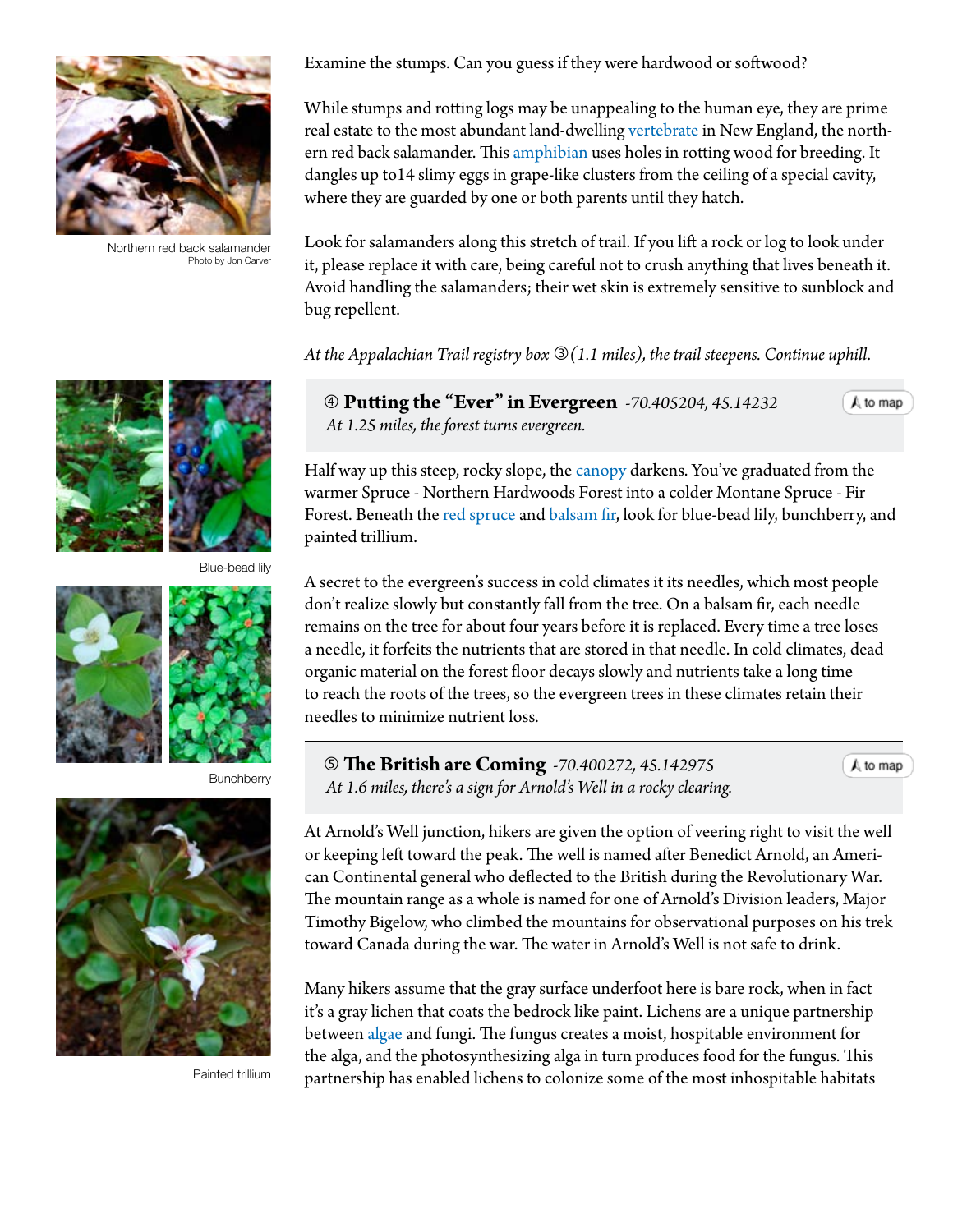

British soldier lichen



Glacial erratic



Flag tree



Mountain Cranberry

on earth including the weather-beaten surface of bare rock. Lichens come in three basic varieties:

- Crustose: completely flat, like textured paint.
- Fruticose: with stalks that are round in cross-section and grow sturdy and
- upright or form loose tangles that hang from tree branches.
- Foliose: leafy, with flattened lobes that spread across rocks or bark.

The British soldier lichen (in the genus *Cladonia*) is a great example of a fruticose lichen; its small, red caps stand about an inch above the bedrock here. Lichens on bare rock catalyze the formation of soil by [weathering](#page-4-0) the rock beneath them and enabling the slow accumulation of organic matter. Over many years, mosses will establish themselves here, and eventually larger flowering plants.

*At 1.8 miles, a sign invites hikers to make a detour to the cave , a rock overhang.*

 **Written in Stone** *-70.384785, 45.141102 At 2.4 miles, a mossy boulder, roughly the size of a garage, looms to the right of the trail.*

Few natural forces are strong enough to move this massive rock, but ice is one of them. As recently as 17,000 years ago, most of Maine's landscape was thousands of feet beneath the Laurentide Ice Sheet, which covered even the top of Mt. Katahdin. Most people think of ice as a solid, but in large masses it is constantly, slowly shifting. As the sheet moved, it ground down everything that it came in contact with, rounding the tops of mountains and widening valleys. It gathered giant rocks, like this one, and dragged them from just a few meters to hundreds of miles, depositing them in seemingly random places. Hence, these boulders are called "glacial erratics."

 **Clinging for Life**   *Surrounding trees get shorter during the final ascent.*

 $A$  to map

A to map

 $A$  to map

Gnarled, stunted trees cling tenaciously to the rock near the summit, greeting hikers as they enter the [Spruce - Fir Krummholz](http://www.maine.gov/dacf/mnap/features/communities/sprucefirkrummholz.htm) community. The term Krummholz comes from the German "krumm" (crooked), and "hulz" (wood), and refers to the bizarre growth form of trees in [alpine](#page-4-0) habitats. Violent winds, often carrying snow and ice,

limit the growth of these trees by bending and snapping branches.

Flag trees are characteristic of Krummholz. Horizontal branches are unable to grow into the wind, producing lopsided trees with limbs only on the leeward side. Flag trees are commonly seen in mountain areas with the greatest wind exposure.

 **The Cranberries of Cranberry Peak** *-70.381282, 45.14088[4](#page-0-0) The trail reaches the summit at mile 2.7.*

The trees gradually give way to a bald, pointy summit. Look closely to see the plant community here: low-growing black crowberry and alpine bilberry seek shelter beside rocks. Like the trees of the Krummholtz, these plants must crouch in order to survive the violent winds on this [Mid-elevation Bald](http://www.maine.gov/dacf/mnap/features/communities/crowberrybilberry.htm).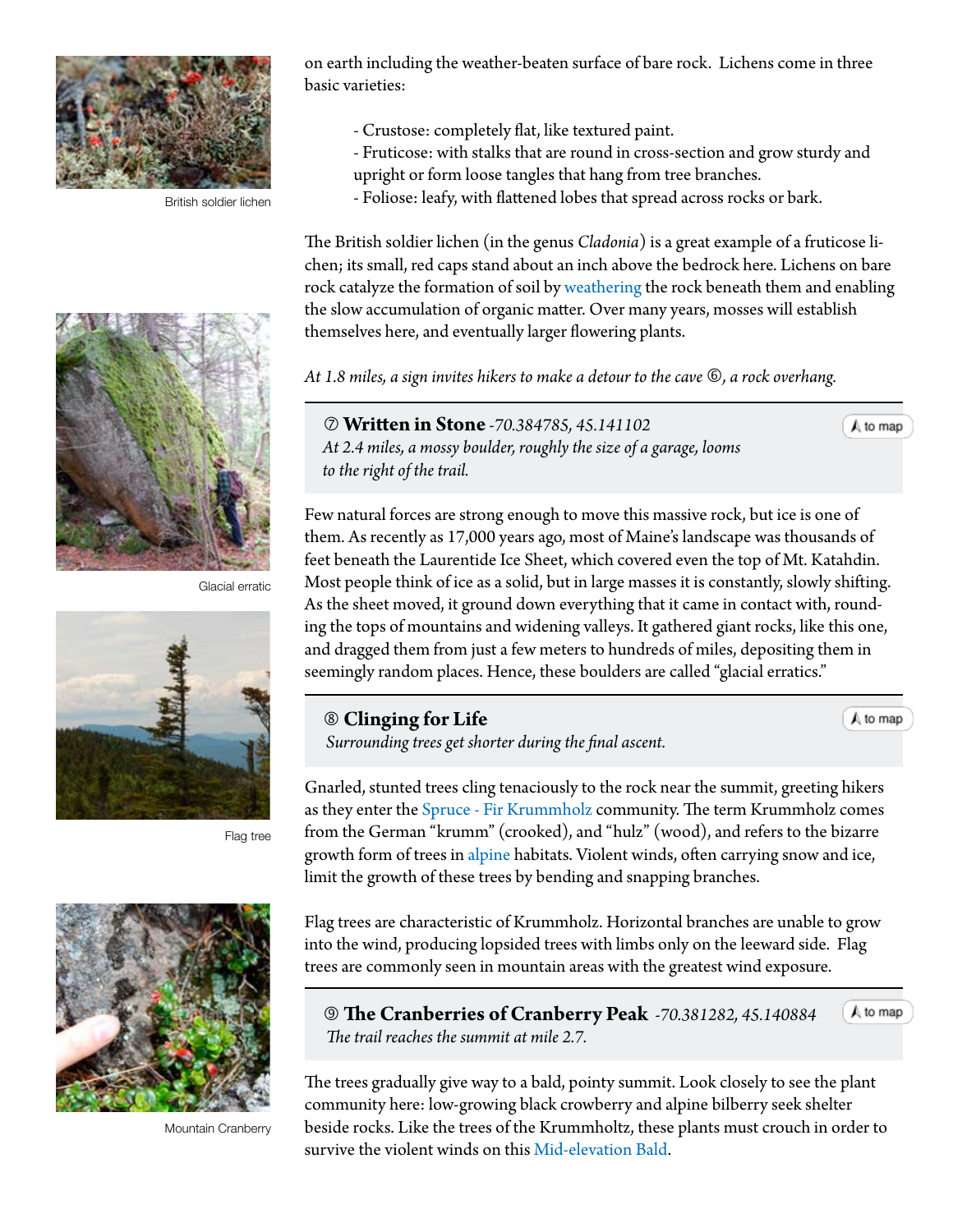Find mountain cranberries, the peak's namesake, in corners and crevices on the summit. This creeping plant can be recognized by its small, thick, glossy, green leaves, its pink, bell-shaped flowers, or in late summer by its deep red berries. Its tart berries are seldom collected in North America, but are commercially cultivated in some northern European countries.

To the north, the slopes of nearby East Nubble give you a bird's-eye view of the natural community gradient you just traversed. Even from a mile away, you can see the vertical transition of light-green hardwood forest into darker spruce-fir forest.

Beyond East Nubble, the ribbon of Flagstaff Lake dominates the landscape. This body of water flanks the entire northern edge of Bigelow Preserve. The lake was not much more than a small pond until 1950, when a hydroelectric dam was built on the Dead River, displacing three communities and parts of four townships.

To the east, you can look along the spine of the Bigelow Range. North Horn and South Horn are clearly visible from here. Avery Peak and Bigelow Peak, located beyond the horns, are not visible. To the south loom Sugarloaf (4,249 feet) and Crocker Mountains (4,229 feet), the third and fourth highest peaks in the state, respectively  $\mathcal{P}$ . Sugarloaf's ski trails make it easy to spot.





The two highest peaks in the state are Baxter Peak and Hamlin Peak, both part of Mt. Katahdin.







The Horns



Sugarloaf Mountain